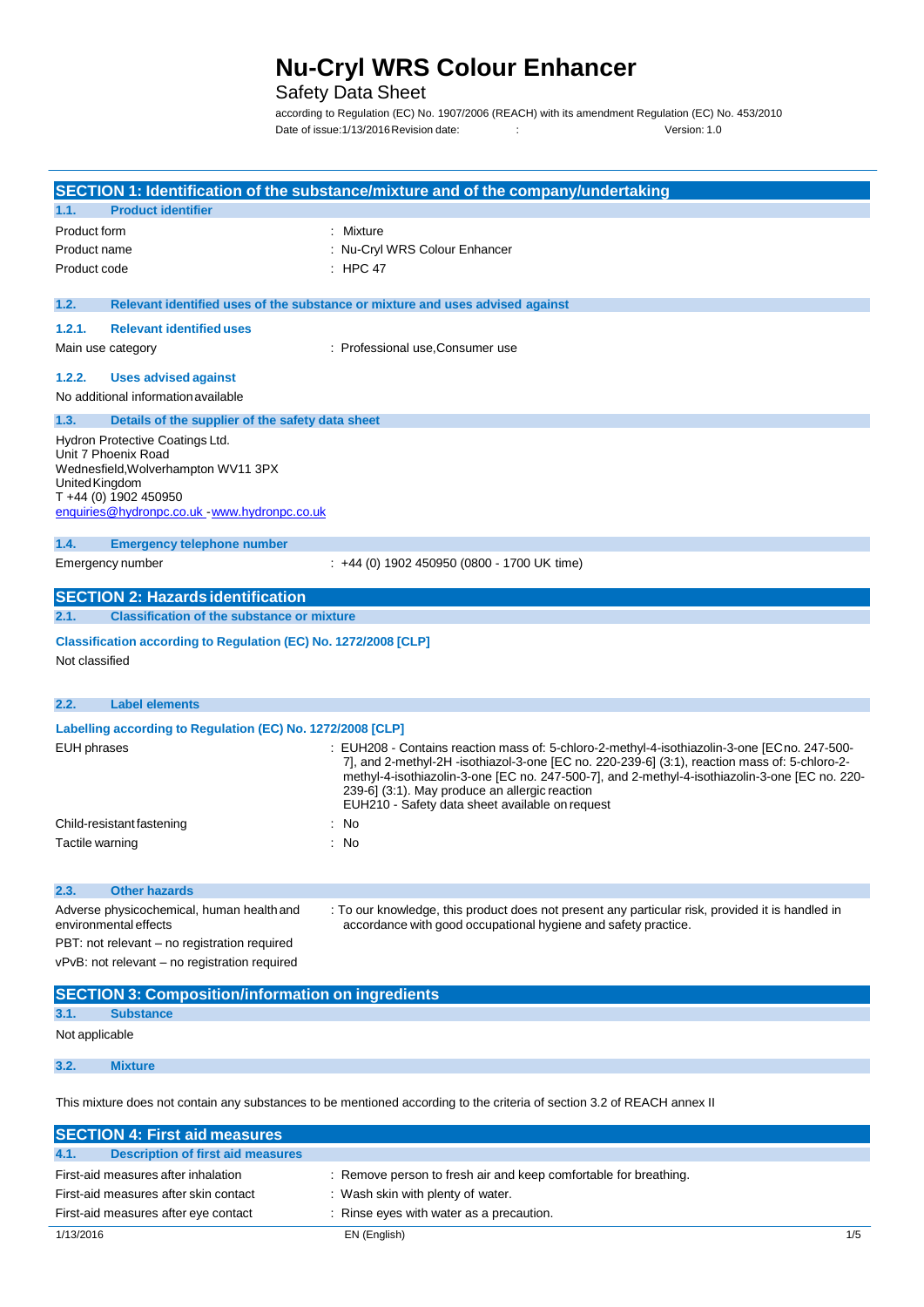Safety Data Sheet

| according to Regulation (EC) No. 1907/2006 (REACH) with its amendment Regulation (EC) No. 453/2010 |                                                                                                 |
|----------------------------------------------------------------------------------------------------|-------------------------------------------------------------------------------------------------|
| First-aid measures after ingestion                                                                 | : Call a poison center or a doctor if you feel unwell.                                          |
| 4.2.<br>Most important symptoms and effects, both acute and delayed                                |                                                                                                 |
| No additional information available                                                                |                                                                                                 |
| 4.3.                                                                                               | Indication of any immediate medical attention and special treatment needed                      |
| Treat symptomatically.                                                                             |                                                                                                 |
| <b>SECTION 5: Firefighting measures</b>                                                            |                                                                                                 |
| 5.1.<br><b>Extinguishing media</b>                                                                 |                                                                                                 |
| Suitable extinguishing media                                                                       | : Water spray. Dry powder. Foam. Carbon dioxide.                                                |
| 5.2.<br>Special hazards arising from the substance or mixture                                      |                                                                                                 |
| Hazardous decomposition products in case of<br>fire                                                | : Toxic fumes may be released.                                                                  |
| 5.3.<br><b>Advice for firefighters</b>                                                             |                                                                                                 |
| Protection during firefighting                                                                     | : Do not attempt to take action without suitable protective equipment. Self-contained breathing |
|                                                                                                    | apparatus. Complete protective clothing.                                                        |
| <b>SECTION 6: Accidental release measures</b>                                                      |                                                                                                 |
| Personal precautions, protective equipment and emergency procedures<br>6.1.                        |                                                                                                 |
| 6.1.1.<br>For non-emergency personnel                                                              |                                                                                                 |
| Emergency procedures                                                                               | : Ventilate spillage area.                                                                      |
| 6.1.2.<br>For emergency responders                                                                 |                                                                                                 |
| Protective equipment                                                                               | : Do not attempt to take action without suitable protective equipment. For further information  |
|                                                                                                    | refer to section 8: "Exposure controls/personal protection".                                    |
| 6.2.<br><b>Environmental precautions</b>                                                           |                                                                                                 |
| Avoid release to the environment.                                                                  |                                                                                                 |
| 6.3.<br>Methods and material for containment and cleaning up<br>Methods for cleaning up            | : Take up liquid spill into absorbent material.                                                 |
| Other information                                                                                  | : Dispose of materials or solid residues at an authorized site.                                 |
| 6.4.<br><b>Reference to other sections</b>                                                         |                                                                                                 |
| For further information refer to section 13.                                                       |                                                                                                 |
| <b>SECTION 7: Handling and storage</b>                                                             |                                                                                                 |
| <b>Precautions for safe handling</b><br>7.1.                                                       |                                                                                                 |
| Precautions for safe handling                                                                      | : Ensure good ventilation of the work station. Wear personal protective equipment.              |
| Hygiene measures                                                                                   | : Do not eat, drink or smoke when using this product. Always wash hands after handling the      |
|                                                                                                    | product.                                                                                        |
| 7.2.<br>Conditions for safe storage, including any incompatibilities<br>Storage conditions         | : Store in a well-ventilated place. Keep cool.                                                  |
|                                                                                                    |                                                                                                 |
| <b>Specific end use(s)</b><br>7.3.<br>No additional information available                          |                                                                                                 |
|                                                                                                    |                                                                                                 |
| <b>SECTION 8: Exposure controls/personal protection</b><br><b>Control parameters</b><br>8.1.       |                                                                                                 |
| No additional information available                                                                |                                                                                                 |
|                                                                                                    |                                                                                                 |
| 8.2.<br><b>Exposure controls</b>                                                                   |                                                                                                 |
| Appropriate engineering controls                                                                   | : Ensure good ventilation of the work station.                                                  |
| Hand protection                                                                                    | : Protective gloves                                                                             |
| Eye protection                                                                                     | : Safety glasses                                                                                |
| Skin and body protection                                                                           | : Wear suitable protective clothing                                                             |
| Respiratory protection                                                                             | : In case of insufficient ventilation, wear suitable respiratory equipment                      |
| Environmental exposure controls                                                                    | : Avoid release to the environment.                                                             |
|                                                                                                    |                                                                                                 |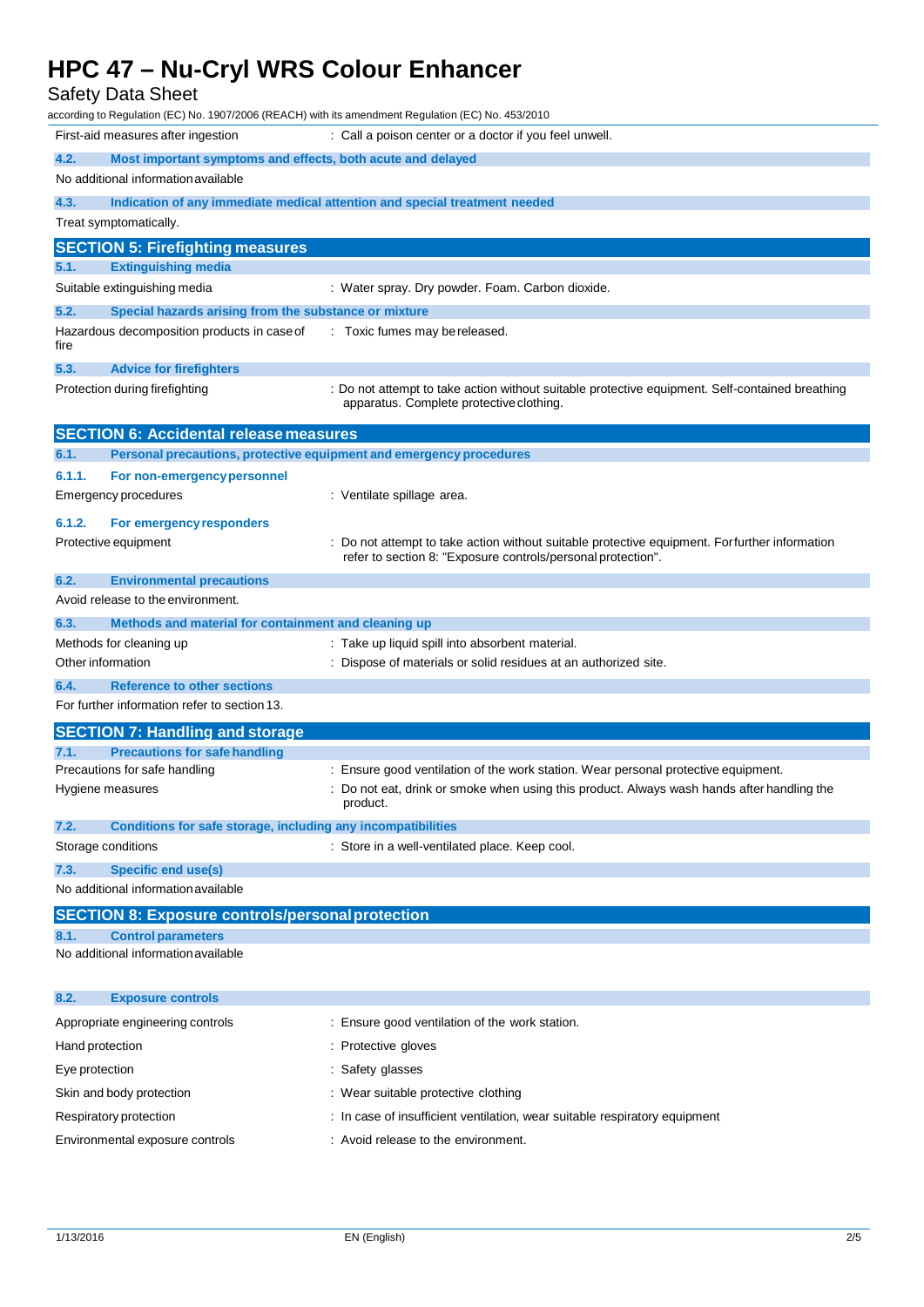Safety Data Sheet

according to Regulation (EC) No. 1907/2006 (REACH) with its amendment Regulation (EC) No. 453/2010

| $1000$ and $1000$ and $1000$ and $1000$ and $1000$ and $1000$ and $1000$ and $1000$ and $1000$                      |                     |  |
|---------------------------------------------------------------------------------------------------------------------|---------------------|--|
| <b>SECTION 9: Physical and chemical properties</b><br>Information on basic physical and chemical properties<br>9.1. |                     |  |
| Physical state                                                                                                      | : Liquid            |  |
| Colour                                                                                                              | white.              |  |
| Odour                                                                                                               | slight.             |  |
| Odour threshold                                                                                                     | : No data available |  |
| pH                                                                                                                  | $5 - 7$             |  |
| Relative evaporation rate (butylacetate=1)                                                                          | : No data available |  |
| Melting point                                                                                                       | : Not applicable    |  |
| Freezing point                                                                                                      | : No data available |  |
| Boiling point                                                                                                       | : No data available |  |
| Flash point                                                                                                         | : No data available |  |
| Auto-ignition temperature                                                                                           | : No data available |  |
| Decomposition temperature                                                                                           | : No data available |  |
| Flammability (solid, gas)                                                                                           | : Not applicable    |  |
| Vapour pressure                                                                                                     | : No data available |  |
| Relative vapour density at 20 °C                                                                                    | : No data available |  |
| Relative density                                                                                                    | $1 - 1.05$          |  |
| Solubility                                                                                                          | No data available   |  |
| Log Pow                                                                                                             | No data available   |  |
| Viscosity, kinematic                                                                                                | : No data available |  |
| Viscosity, dynamic                                                                                                  | : No data available |  |
| Explosive properties                                                                                                | No data available   |  |
| Oxidising properties                                                                                                | : No data available |  |
| Explosive limits                                                                                                    | : No data available |  |
| <b>Other information</b><br>9.2.                                                                                    |                     |  |
| No additional information available                                                                                 |                     |  |
| <b>SECTION 10: Stability and reactivity</b>                                                                         |                     |  |
| 10.1.<br><b>Reactivity</b>                                                                                          |                     |  |
| The product is non-reactive under normal conditions of use, storage and transport.                                  |                     |  |
| 10.2.<br><b>Chemical stability</b>                                                                                  |                     |  |
| Stable under normal conditions.                                                                                     |                     |  |
| 10.3.<br><b>Possibility of hazardous reactions</b>                                                                  |                     |  |
| No dangerous reactions known under normal conditions of use.                                                        |                     |  |
| 10.4.<br><b>Conditions to avoid</b>                                                                                 |                     |  |

None under recommended storage and handling conditions (see section 7).

**10.5. Incompatible materials**

No additional informationavailable

**10.6. Hazardous decomposition products**

Under normal conditions of storage and use, hazardous decomposition products should not be produced.

| <b>SECTION 11: Toxicological information</b>                              |                                       |
|---------------------------------------------------------------------------|---------------------------------------|
| 11.1.<br>Information on toxicological effects                             |                                       |
| Acute toxicity                                                            | Not classified<br>$\bullet$           |
| Skin corrosion/irritation                                                 | : Not classified<br>pH: 5 - 7         |
| Serious eye damage/irritation                                             | Not classified<br>÷<br>pH: 5 - 7      |
| Respiratory or skin sensitisation                                         | Not classified<br>÷                   |
| Germ cell mutagenicity                                                    | Not classified<br>$\bullet$           |
| Carcinogenicity                                                           | Not classified<br>$\bullet$           |
| Reproductive toxicity<br>Specific target organ toxicity (single exposure) | Not classified<br>Not classified<br>÷ |
|                                                                           |                                       |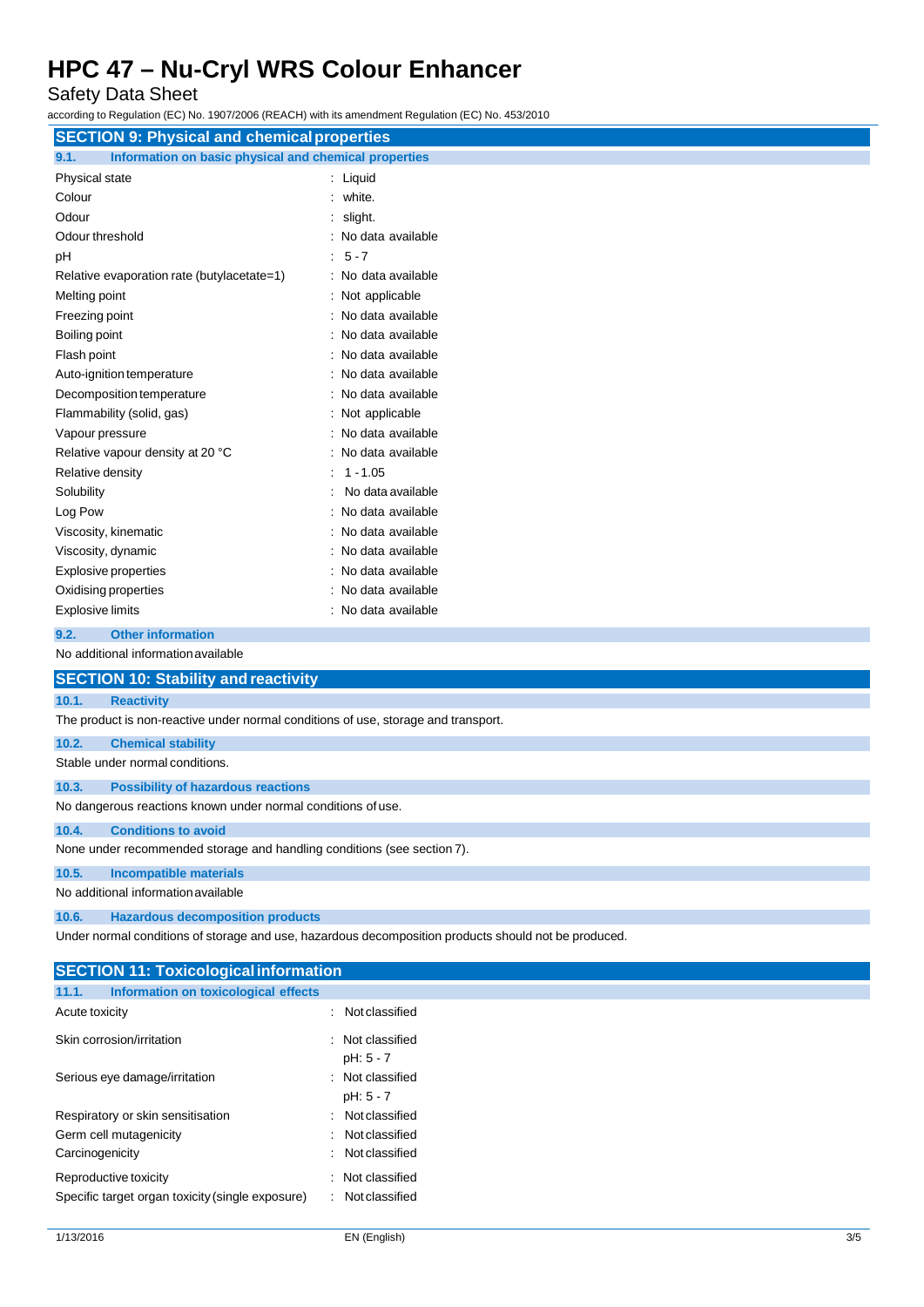### Safety Data Sheet

| according to Regulation (EC) No. 1907/2006 (REACH) with its amendment Regulation (EC) No. 453/2010 |                                                                                                                           |
|----------------------------------------------------------------------------------------------------|---------------------------------------------------------------------------------------------------------------------------|
| Specific target organ toxicity (repeated<br>exposure)                                              | : Not classified                                                                                                          |
| Aspiration hazard                                                                                  | : Not classified                                                                                                          |
| <b>SECTION 12: Ecological information</b>                                                          |                                                                                                                           |
| 12.1.<br><b>Toxicity</b>                                                                           |                                                                                                                           |
| Ecology - general                                                                                  | : The product is not considered harmful to aquatic organisms or to cause long-term adverse<br>effects in the environment. |
| 12.2.<br><b>Persistence and degradability</b>                                                      |                                                                                                                           |
| No additional information available                                                                |                                                                                                                           |
| 12.3.<br><b>Bioaccumulative potential</b>                                                          |                                                                                                                           |
| No additional information available                                                                |                                                                                                                           |
| 12.4.<br><b>Mobility in soil</b>                                                                   |                                                                                                                           |
| No additional information available                                                                |                                                                                                                           |
| 12.5.<br><b>Results of PBT and vPvB assessment</b>                                                 |                                                                                                                           |
| <b>ENVIROPHOBE 305</b>                                                                             |                                                                                                                           |
| PBT: not relevant - no registration required                                                       |                                                                                                                           |
| vPvB: not relevant - no registration required                                                      |                                                                                                                           |
| 12.6.<br><b>Other adverse effects</b>                                                              |                                                                                                                           |
| No additional information available                                                                |                                                                                                                           |
| <b>SECTION 13: Disposal considerations</b>                                                         |                                                                                                                           |
| 13.1.<br><b>Waste treatment methods</b>                                                            |                                                                                                                           |
| Waste treatment methods                                                                            | : Dispose of contents/container in accordance with licensed collector's sorting instructions.                             |
| <b>SECTION 14: Transport information</b>                                                           |                                                                                                                           |
| In accordance with ADR / RID / IMDG / IATA / ADN                                                   |                                                                                                                           |
| 14.1.<br><b>UN number</b>                                                                          |                                                                                                                           |
| Not regulated for transport                                                                        |                                                                                                                           |
| <b>UN proper shipping name</b><br>14.2.                                                            |                                                                                                                           |
| Proper Shipping Name (ADR)                                                                         | : Not applicable                                                                                                          |
| Proper Shipping Name (IMDG)                                                                        | : Not applicable                                                                                                          |
| 14.3.<br><b>Transport hazard class(es)</b>                                                         |                                                                                                                           |
| <b>ADR</b>                                                                                         |                                                                                                                           |
|                                                                                                    |                                                                                                                           |
| Transport hazard class(es) (ADR)                                                                   | : Not applicable                                                                                                          |
|                                                                                                    |                                                                                                                           |
| <b>IMDG</b>                                                                                        |                                                                                                                           |
| Transport hazard class(es) (IMDG)                                                                  | : Not applicable                                                                                                          |
|                                                                                                    |                                                                                                                           |
| 14.4.<br><b>Packing group</b>                                                                      |                                                                                                                           |
| Packing group (ADR)                                                                                | : Not applicable                                                                                                          |
| Packing group (IMDG)                                                                               | : Not applicable                                                                                                          |
| 14.5.<br><b>Environmental hazards</b>                                                              |                                                                                                                           |
| Dangerous for the environment                                                                      | : No<br>$\therefore$ No                                                                                                   |
| Marine pollutant<br>Other information                                                              | : No supplementary information available                                                                                  |

#### **14.6. Special precautions for user**

**- Overland transport**

No data available

**- Transport by sea**

No data available